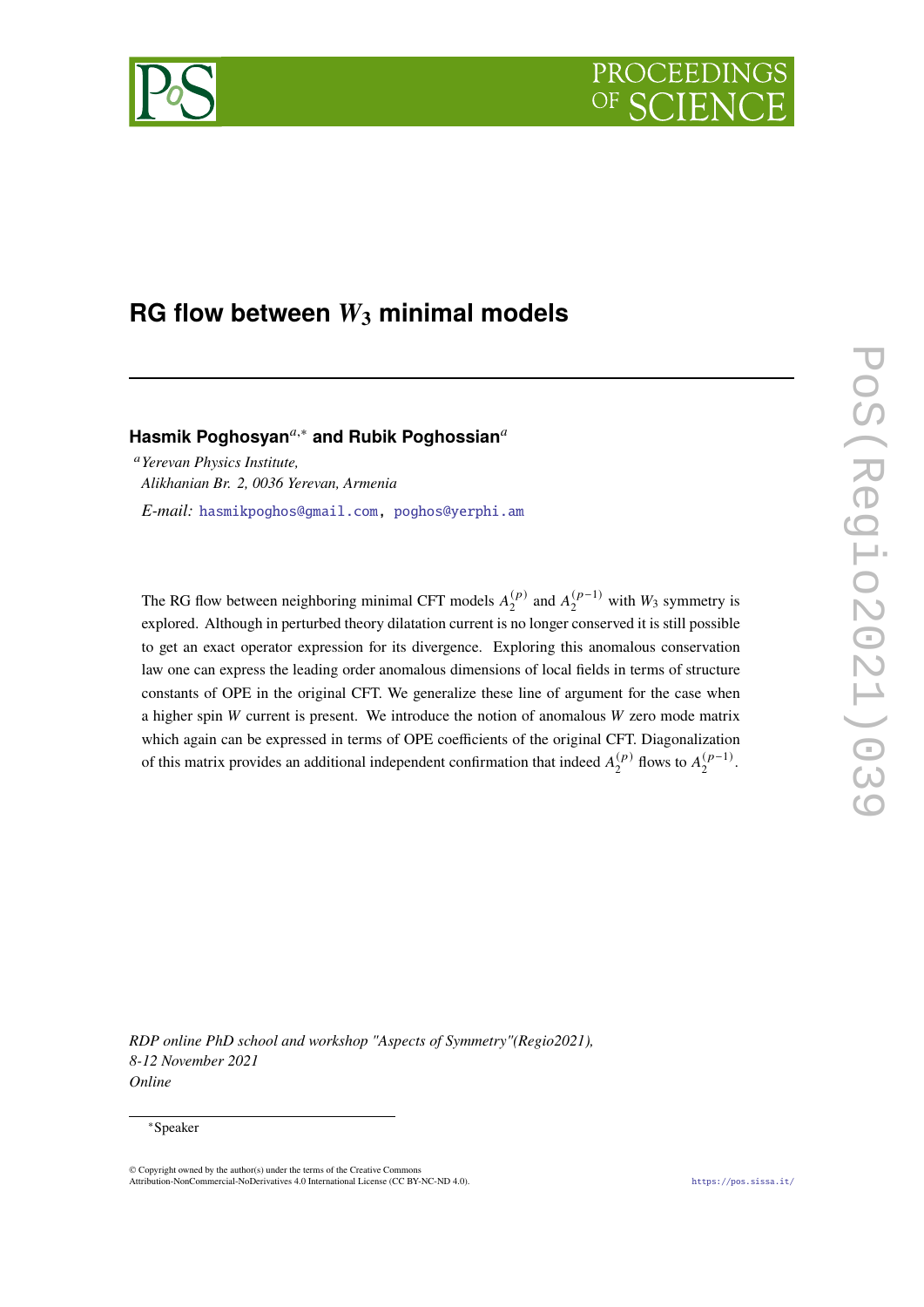# **1. Introduction**

In [\[1\]](#page-9-0) A. Zamolodchikov investigated the RG flow from minimal model  $M_p$  to  $M_{p-1}$  initiated by the relevant field  $\phi_{1,3}$ . Using leading order perturbation theory valid for  $p \gg 1$  he calculated the mixing coefficients specifying the UV - IR map for several classes of local fields. The next to leading order perturbation was analyzed in [\[2\]](#page-9-1). A similar RG trajectory connecting  $N = 1$ super-minimal models  $SM_p$  to  $SM_{p-2}$  was found in [\[3\]](#page-9-2) (see also [\[4](#page-9-3)[–6\]](#page-9-4)).

The mixing coefficients for several classes of fields were computed with the help of a RG domain wall [\[7\]](#page-9-5) (see also [\[8,](#page-9-6) [9\]](#page-9-7)) for both minimal CFT and  $N = 1$  SCFT [\[10–](#page-9-8)[13\]](#page-9-9). That the results agree with those of the perturbative analysis were shown [\[1,](#page-9-0) [2,](#page-9-1) [14,](#page-9-10) [15\]](#page-9-11).

Our focus will be the RG flow for minimal  $A_2$  CFTs. Namely here the minimal model  $A_2^{(p)}$ 2 flows to  $A_2^{(p-1)}$  $\binom{p-1}{2}$  and the slightly relevant perturbation field is  $\varphi\left[\frac{1}{12}\right]$  [\[16\]](#page-9-12). To find the matrices of anomalous dimensions we need several classes of OPE structure constants. Some of them were already derived for Toda CFTs in [\[17\]](#page-9-13). Still even in these cases the analytic continuation to the minimal models is quite subtle. This is why in  $[18]$  we preferred to derive these structure constants from very basics among many other previously unknown ones. Then we computed the matrices of anomalous dimensions for three RG invariant sets. The first set contains a single primary, the second one three primaries and the third includes six primaries and four level one secondary fields. We diagonalized the matrices of anomalous dimensions and found the explicit maps between UV and IR fields.

The perturbation under consideration preserves a subgroup of  $W$  transformations. The corresponding conserved current is derived explicitly. This was used to define the  $W$  analog of anomalous dimensions.

In [\[18\]](#page-9-14) we also constructed the RG domain wall using the coset construction [\[5,](#page-9-15) [19–](#page-9-16)[21\]](#page-9-17) of minimal models in terms of  $\widehat{SU}(3)_k$  WZNW models [\[22,](#page-9-18) [23\]](#page-9-19).

In this proceedings a systematic approach for calculation of the anomalous dimensions matrix  $Γ$  in perturbed CFT is demonstrated. This approach is also applied to define an operator  $\hat{W}$  which extends the notion of  $W$ -current zero mode to the case with perturbation. We calculate this quantity in leading order for certain local fields.

# **2.** Review on  $W_3$  minimal CFTs and RG flow

In any CFT the energy-momentum tensor has two nonzero components: the holomorphic field  $T(z)$  with conformal dimension (2, 0) and its anti-holomorphic counterpart  $\overline{T}(\overline{z})$  with dimensions (0, 2). In  $W_3$  CFTs one has in addition the currents  $W(z)$  and  $\overline{W}(\overline{z})$  with dimensions (3, 0) and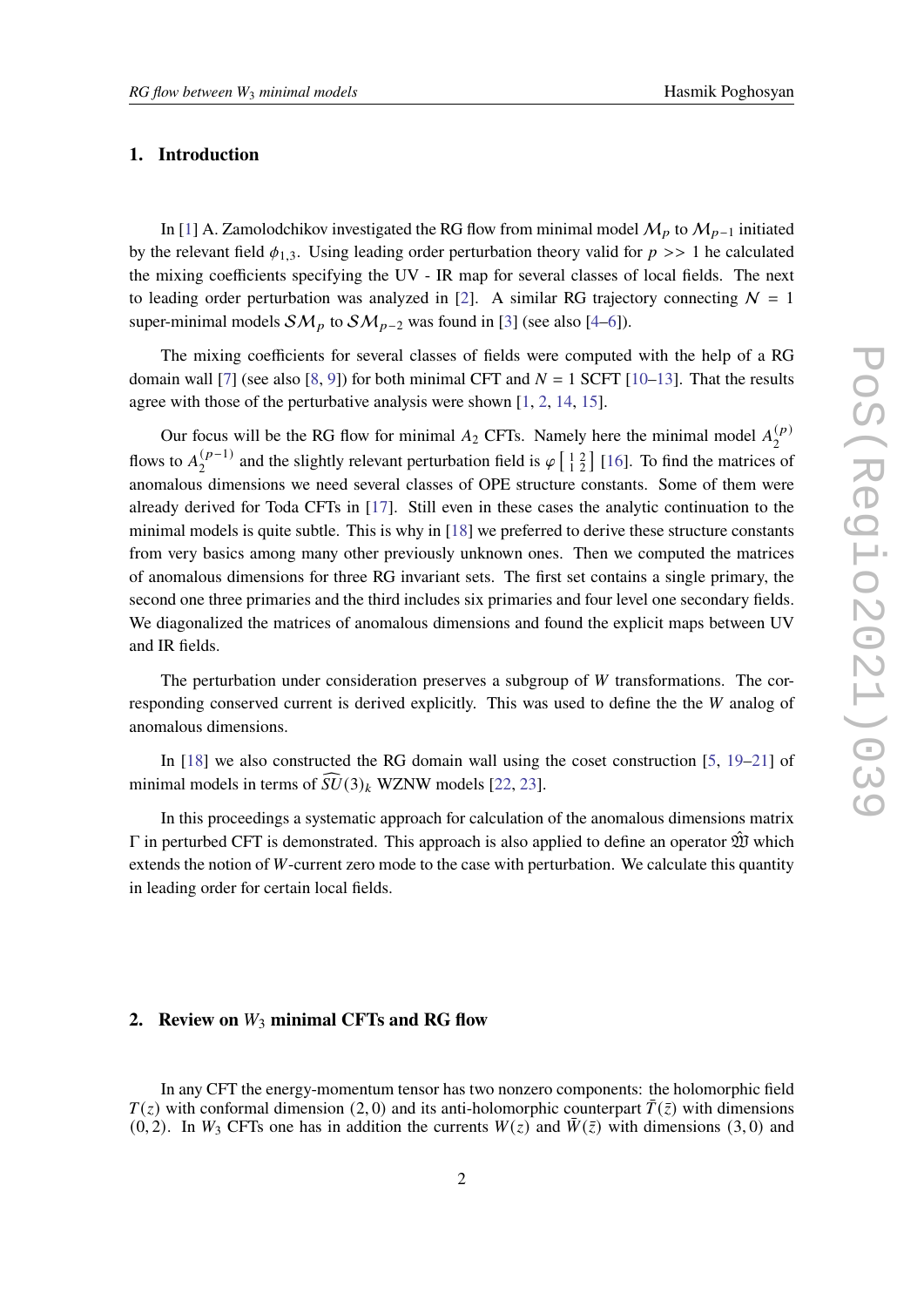$(0, 3)$  respectively. These fields satisfy the OPE rules<sup>[1](#page-2-0)</sup>

<span id="page-2-1"></span>
$$
T(z)T(0) = \frac{c/2}{z^4} + \frac{2T(0)}{z^2} + \frac{T'(0)}{z} + \cdots,
$$
 (1)

$$
T(z)W(0) = \frac{3W(0)}{z^2} + \frac{W'(0)}{z} + \cdots,
$$
\n(2)

$$
W(z)W(0) = \frac{c/3}{z^6} + \frac{2T(0)}{z^4} + \frac{T'(0)}{z^3} + \frac{1}{z^2} \left( \frac{15c + 66}{10(22 + 5c)} T''(0) + \frac{32}{22 + 5c} \Lambda(0) \right)
$$
  
 
$$
+ \frac{1}{z} \left( \frac{1}{15} T'''(0) + \frac{16}{22 + 5c} \Lambda'(0) \right) + \cdots
$$
 (3)

Here  $\Lambda(z)$  is a quasi primary field defined as

$$
\Lambda(z) = T T: (z) - \frac{3}{10} T''(z) \tag{4}
$$

where :: is regularization by means of subtraction of all OPE singular terms. We can expand these fields as Laurent series

$$
T(z) = \sum_{n = -\infty}^{+\infty} \frac{L_n}{z^{n+2}}, \quad W(z) = \sum_{n = -\infty}^{+\infty} \frac{W_n}{z^{n+3}}, \quad \Lambda(z) = \sum_{n = -\infty}^{+\infty} \frac{\Lambda_n}{z^{n+4}},
$$
 (5)

The OPE's  $(1)$ ,  $(2)$  and  $(3)$  are equivalent to the  $W_3$  algebra relations

$$
[L_n, L_m] = (n-m)L_{n+m} + \frac{c}{12}(n^3 - n)\delta_{n+m,0}, \quad [L_n, W_m] = (2n - m)W_{n+m}, \tag{6}
$$

$$
[W_n, W_m] = \alpha(n, m)L_{n+m} + \frac{16(n-m)}{22 + 5c} \Lambda_{n+m} + \frac{c}{360}(n^2 - 4)(n^2 - 1)n\delta_{n+m,0},\tag{7}
$$

where

$$
\alpha(n,m) = (n-m)\left(\frac{1}{15}(n+m+2)(n+m+3) - \frac{1}{6}(n+2)(m+2)\right)
$$
  

$$
\Lambda_n = d_n L_n + \sum_{-\infty}^{+\infty} L_m L_{n-m}.
$$
 (8)

here :: means normal ordering (i.e operators with smaller index come first) and

$$
d_{2m} = \frac{1}{5} \left( 1 - m^2 \right), \quad d_{2m-1} = \frac{1}{5} \left( 1 + m \right) \left( 2 - m \right) \tag{9}
$$

The central charge of Virasoro algebra in  $A_2$ -Toda CFT conventionally is parameterized as

<span id="page-2-2"></span>
$$
c = 2 + 12Q \cdot Q, \quad \text{where} \quad Q = \left(b + \frac{1}{b}\right) \left(\omega_1 + \omega_2\right),\tag{10}
$$

with  $b$  being the (dimensionless) Toda coupling and in what follows it would be convenient to represent the roots, weights and Cartan elements of  $A_2$  as 3-component vectors with the usual Kronecker scalar product, subject to the condition that sum of components is zero. Of course this is equivalent to more conventional representation of these quantities as diagonal traceless  $3 \times 3$ matrices with the pairing given by trace. So

$$
\omega_1 = [2/3, -1/3, -1/3]^T , \qquad \omega_2 = [1/3, 1/3, -2/3]^T
$$
 (11)

<span id="page-2-0"></span><sup>&</sup>lt;sup>1</sup>The corresponding expressions for the anti-chiral fields look exactly the same: one simply substitutes  $z$  by  $\bar{z}$ . This is why we'll mainly concentrate on the holomorphic part.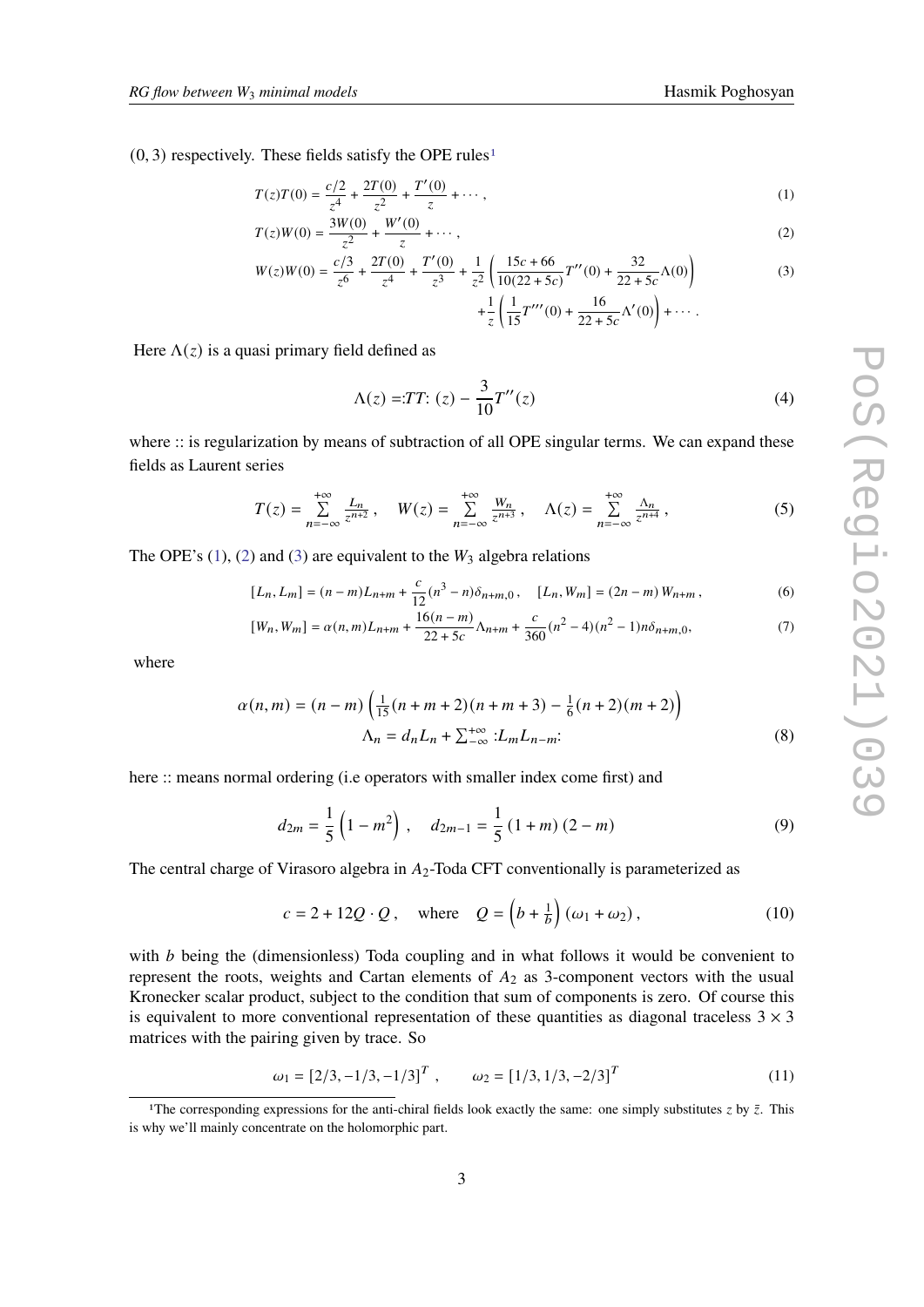are the highest weights of two fundamental representations of  $su(3)$ . The weights of the fundamental representation are

$$
h_1 = \begin{pmatrix} 2/3 \\ -1/3 \\ -1/3 \end{pmatrix}; \quad h_2 = \begin{pmatrix} -1/3 \\ 2/3 \\ -1/3 \end{pmatrix}; \quad h_3 = \begin{pmatrix} -1/3 \\ -1/3 \\ 2/3 \end{pmatrix}
$$
 (12)

Conformal (Virasoro) dimensions and w-weights of the exponential fields  $V_\alpha$  with charge  $\alpha$  are given by

<span id="page-3-0"></span>
$$
\Delta(\alpha) = \frac{\alpha \cdot (2Q - \alpha)}{2}, \quad w(\alpha) = \frac{\sqrt{6bi}}{\sqrt{(3b^2 + 5)(5b^2 + 3)}} \prod_{i=1}^3 ((\alpha - Q) \cdot h_i).
$$
 (13)

The conjugate charge  $\alpha^*$  is defined as  $(i = 1, 2)$ :  $\alpha \cdot \omega_i = \alpha^* \cdot \omega_{3-i}$ . If represented as a three component vector, the conjugation amounts to reversing the direction and permuting the first and third components.

To pass from the Toda theory to the minimal models, one specifies the parameter  $b$  as:  $b = i \sqrt{\frac{p}{p+1}}$ , where integers  $p = 4, 5, 6, \cdots$  enumerate the infinite series of unitary models denoted as  $A_2^{(p)}$  $2<sup>(p)</sup>$ . From [\(10\)](#page-2-2) for the central charge we get

$$
c_p = 2 - \frac{24}{p(p+1)} \,. \tag{14}
$$

Furthermore, all primary fields of the minimal models are doubly-degenerated, a condition that is satisfied only for the following finite set of allowed charges

$$
\alpha \left[ \begin{array}{c} n \ m \\ n' \ m' \end{array} \right] = \frac{i\left( ((n-1)(p+1) + (1-m)p)\omega_1 + ((n'-1)(p+1) + (1-m')p)\omega_2\right)}{\sqrt{p(p+1)}}\tag{15}
$$

where, n, n', m, m' are positive integers subject to the additional constraints  $n + n' \le p - 1$ ,  $m + m' \leq p$ . We can see from the definition of conjugate that the charge of a conjugate field is given by

$$
\alpha^* \left[ \begin{array}{cc} n & m \\ n' & m' \end{array} \right] = \alpha \left[ \begin{array}{cc} n' & m' \\ n & m \end{array} \right] \tag{16}
$$

In view of  $(13)$  the conformal and  $w$  dimensions are given explicitly by

<span id="page-3-1"></span>
$$
\Delta \left[ \begin{array}{c} n \ m \\ n' \ m' \end{array} \right] = \frac{((p+1)(n-n') - p(m-m'))^2 + 3((p+1)(n+n') - p(m+m'))^2 - 12}{12p(p+1)} \tag{17}
$$

$$
w\left[n',\frac{m}{n'}\right] = \sqrt{\frac{2}{3}}((p+1)(n'-n) - p(m'-m)) \times \times \frac{((p+1)(n+2n') - p(m+2m'))((p+1)(2n+n') - p(2m+m'))}{9p(p+1)\sqrt{(2p+5)(2p-3)}}
$$
\n(18)

One can check that both dimensions and  $W_3$  weights of fields  $\phi \begin{bmatrix} n & m \\ n' & m' \end{bmatrix}$  and  $\phi \begin{bmatrix} n' & m' \\ p-n-n' & p+1-m-m' \end{bmatrix}$ are the same so one identifies them. In what follows a special role is played by the field  $\varphi(x)$  with the charge parameter  $\alpha \begin{bmatrix} 1 & 2 \\ 1 & 2 \end{bmatrix} = -b(\omega_1 + \omega_2)$  and conformal dimension

$$
\Delta(-b(\omega_1 + \omega_2)) = \frac{p-2}{p+1} \equiv 1 - \epsilon, \qquad \epsilon = 3/(p+1)
$$
 (19)

Notice also that the field  $\varphi$  is w-neutral:  $w(-b(\omega_1 + \omega_2)) = 0$ . Consider the family generated from this field by multiple application of OPE. It is important that  $\varphi$  is the only member of this family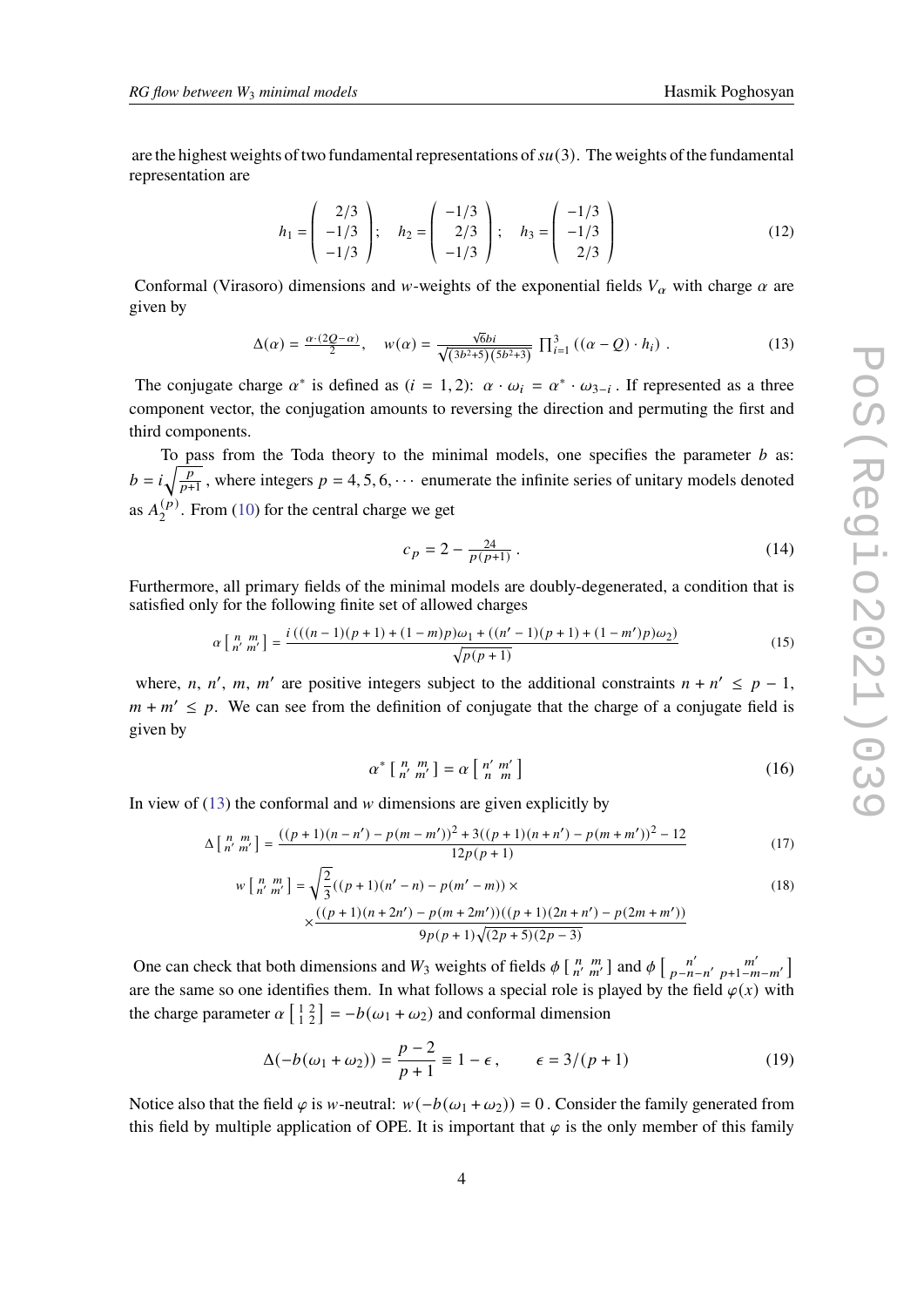(besides the identity operator) which is relevant. This fact allows one to construct a consistent perturbed CFT with a single coupling:

$$
A = A_{CFT} + \lambda \int \varphi(x) d^2x \tag{20}
$$

At large values of  $p, \epsilon \ll 1$  and the perturbing field is only slightly relevant and the conformal perturbation theory becomes applicable along a large portion of RG flow. The case of positive values of the coupling  $\lambda > 0$  has been investigated in [\[16\]](#page-9-12) and it was shown that in infrared our initial theory  $A_2^{(p)}$  $\binom{p}{2}$  flows to  $A_2^{(p-1)}$  $2^{(p-1)}$ . Our aim here is to investigate this RG trajectory in more details. In particular we investigate the mixing matrices of some families of fields. The technique is well established by now, and the most non-trivial part of our work was computation of some structure constants of OPE, which where not available in literature until now. First let us identify the IR fixed point. The three point function of the field  $\varphi$  according to [\[16\]](#page-9-12) is

$$
C^{\varphi}_{\varphi,\varphi} = \frac{2(4-5\rho)^2}{(3\rho-2)(4\rho-3)} \frac{\gamma^2 \left(2-\frac{3\rho}{2}\right) \sqrt{\gamma(4-4\rho)\gamma(2-2\rho)}}{\gamma \left(1-\frac{\rho}{2}\right) \gamma \left(3-\frac{5\rho}{2}\right) \gamma(3-3\rho)}\,. \tag{21}
$$

In the limit when  $p \gg 1$  we get (remind that  $\rho = p/(p + 1)$  and  $\epsilon = 3/(p + 1)$ )

$$
C^{\varphi}_{\varphi,\varphi} = \frac{3\sqrt{2}}{2} - \frac{3\sqrt{2}}{2}\epsilon - \frac{4\sqrt{2}}{3}\epsilon^2 + O(\epsilon^3)
$$
 (22)

$$
\beta(g) = \epsilon g - \frac{\pi}{2} C^{\varphi}_{\varphi,\varphi} g^2 + O(g^3)
$$
\n(23)

Thus at  $g = g_* = \frac{2\sqrt{2} \epsilon}{3 \pi}$  $\frac{\sqrt{2}\epsilon}{3\pi}$  + O ( $\epsilon^2$ ) the beta-function vanishes and we get an infrared fixed point. The shift of the central charge is given by

$$
c_p - c_* = 12\pi^2 \int_0^{g_*} \beta(g) dg = \frac{16}{9} \epsilon^3 + O(\epsilon^4) \,. \tag{24}
$$

On the other hand

$$
c_p - c_{p-1} = \frac{48}{p(p^2 - 1)} = \frac{16}{9} \epsilon^3 + O(\epsilon^4),
$$
 (25)

which strongly supports the identification of the IR fixed point with  $A_2^{(p-1)}$  $\binom{(p-1)}{2}$  as proposed in [\[16\]](#page-9-12). Furthermore it is well known that the slope of the beta function at a fixed point is directly related to the dimension of the perturbing field. In our case

$$
\Delta_* = 1 - \frac{d\beta}{dg}\Big|_{g=g_*} = 1 + \epsilon + O(\epsilon^2)
$$
\n(26)

As expected the perturbing slightly relevant field  $\varphi$  at UV becomes slightly irrelevant at IR. Remind that the W weight of  $\varphi$  is zero. It is possible to show that this weight should not get perturbative corrections at the IR point so that  $w^{IR} = 0$ . Examining [\(17\)](#page-3-1) and [\(18\)](#page-3-1) we see that the only primary field of  $A_2^{(p-1)}$  $\binom{(p-1)}{2}$  with required properties is the field with charge  $\alpha \begin{bmatrix} 2 & 1 \\ 2 & 1 \end{bmatrix}$  indeed

$$
\Delta\left[\begin{array}{c} 2 & 1 \\ 2 & 1 \end{array}\right]\Big|_{p \to p-1} = \frac{p+2}{p-1} = 1 + \epsilon + O(\epsilon^2) \,, \quad w\left[\begin{array}{c} 2 & 1 \\ 2 & 1 \end{array}\right]\Big|_{p \to p-1} = 0 \tag{27}
$$

so that it can be identified with the perturbing field at the IR fixed point.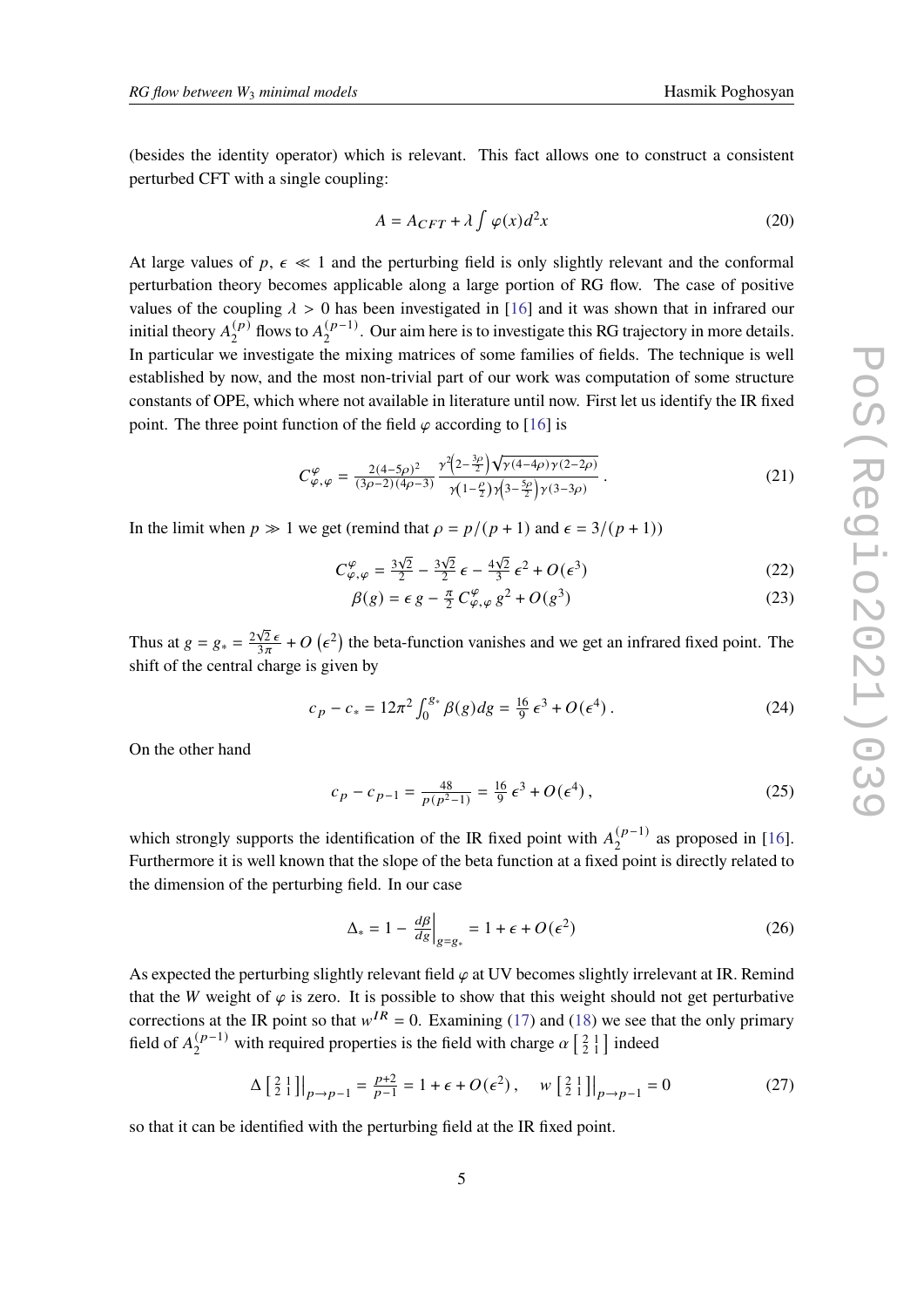# **3. Matrix of anomalous dimensions**

In perturbed theory  $T = T_{zz}$  is no longer holomorphic, indeed

$$
\bar{\partial}\langle T_{z,z}(z,\bar{z})\rangle_{\lambda} = \bar{\partial}\langle T(z)e^{-\int \lambda\varphi d^{2}x}\rangle_{CFT} =
$$
\n
$$
\sum_{n=0}^{\infty} \frac{(-\lambda)^{n}}{n!} \int \bar{\partial}\langle T(z)\varphi(x_{1})\varphi(x_{2})\dots\varphi(x_{n})\rangle d^{2}x_{1}\dots d^{2}x_{n} =
$$
\n
$$
\sum_{n=0}^{\infty} \sum_{i=1}^{n} \frac{(-\lambda)^{n}}{n!} \int \bar{\partial}\langle\varphi(x_{1})\dots\left(\frac{\Delta}{(z-x_{i})^{2}} + \frac{1}{(z-x_{i})}\frac{\partial}{\partial x_{i}}\right)\varphi(x_{i})\dots\varphi(x_{n})\rangle d^{2}x_{1}\dots d^{2}x_{2}
$$
\n(28)

Where in the last step we have used the standard Ward identity. Now we can use

<span id="page-5-1"></span>
$$
\bar{\partial}(z - x_i)^{-1} = \pi \delta^{(2)}(z - x_i), \quad \text{hence} \quad \bar{\partial}(z - x_i)^{-2} = -\pi \delta'(z - x_i) \tag{29}
$$

and evaluate the integral. The result can be represented as

$$
\bar{\partial}\langle T(z)e^{-\int \lambda \varphi d^2x}\rangle = -\pi\lambda(1-\Delta)\langle \varphi^{'}(z)e^{-\int \lambda \varphi d^2x}\rangle
$$
\n(30)

Thus energy momentum conservation in the perturbed theory takes the form

$$
\bar{\partial}T_{z,z}(z,\bar{z}) + \pi \lambda \epsilon \partial \varphi(z,\bar{z}) = 0 \tag{31}
$$

Using this we immediately get

$$
\bar{\partial}(zT) + \pi \epsilon \lambda \partial(z\varphi) = \pi \lambda \epsilon \varphi \tag{32}
$$

The left hand side is the divergence of the unconserved current corresponding to dilatation. By definition the charge

<span id="page-5-0"></span>
$$
\hat{Q}_T = \int_{\partial \Lambda} \left( z T \frac{dz}{2\pi i} - \pi \epsilon \lambda z \varphi \frac{d\bar{z}}{2\pi i} \right) \tag{33}
$$

where  $\Lambda$  is a region of  $\mathbb{R}^2$ . Consider

<span id="page-5-2"></span>
$$
\pi \epsilon \lambda \int_{\mathbb{R}^2} \varphi d\bar{z} dz = \pi \epsilon \lambda \int_{\Lambda} \varphi d\bar{z} dz + \pi \epsilon \lambda \int_{\mathbb{R}^2 \setminus \Lambda} \varphi d\bar{z} dz = \pi \epsilon \lambda \int_{\Lambda} \varphi d\bar{z} dz +
$$
  
+ 
$$
\int_{\mathbb{R}^2 \setminus \Lambda} (\bar{\partial}(zT) + \pi \epsilon \lambda \partial(z\varphi)) d\bar{z} dz = \pi \epsilon \lambda \int_{\Lambda} \varphi d\bar{z} dz - \int_{\partial \Lambda} (zT dz - \pi \epsilon \lambda z \varphi dz)
$$
 (34)

the initial integral was independent of  $\Lambda$  thus the final expression is independent too. So we can consider the ultraviolet limit taking Λ very small, notice also that due to the irrelevance of perturbation the effective coupling nearly vanishes, leading to the equality

$$
-\int_{\partial \Lambda} \left( zT\phi_{\beta}(0) \frac{dz}{2\pi i} - \pi \epsilon \lambda z \varphi \phi_{\beta}(0) \frac{dz}{2\pi i} \right) + \pi \epsilon \lambda \int_{\Lambda} \varphi \phi_{\beta}(0) \frac{d\bar{z}dz}{2\pi i} = -\int_{\partial \Lambda} zT\phi_{\beta}(0) \frac{dz}{2\pi i} = -\Delta_{\beta}\phi_{\beta}(0)
$$
\n(35)

From [\(33\)](#page-5-0)

$$
\hat{Q}_T(\phi_\beta(0)) = \Delta_\beta \phi_\beta(0) + \pi \epsilon \lambda \int_{\Lambda} \varphi \phi_\beta(0) \frac{d\bar{z} dz}{2\pi i}
$$
\n(36)

which simply implies that

$$
\hat{Q}_T(\phi_\beta) = \Delta_\beta \phi_\beta - \epsilon \lambda \partial_\lambda \phi_\beta \tag{37}
$$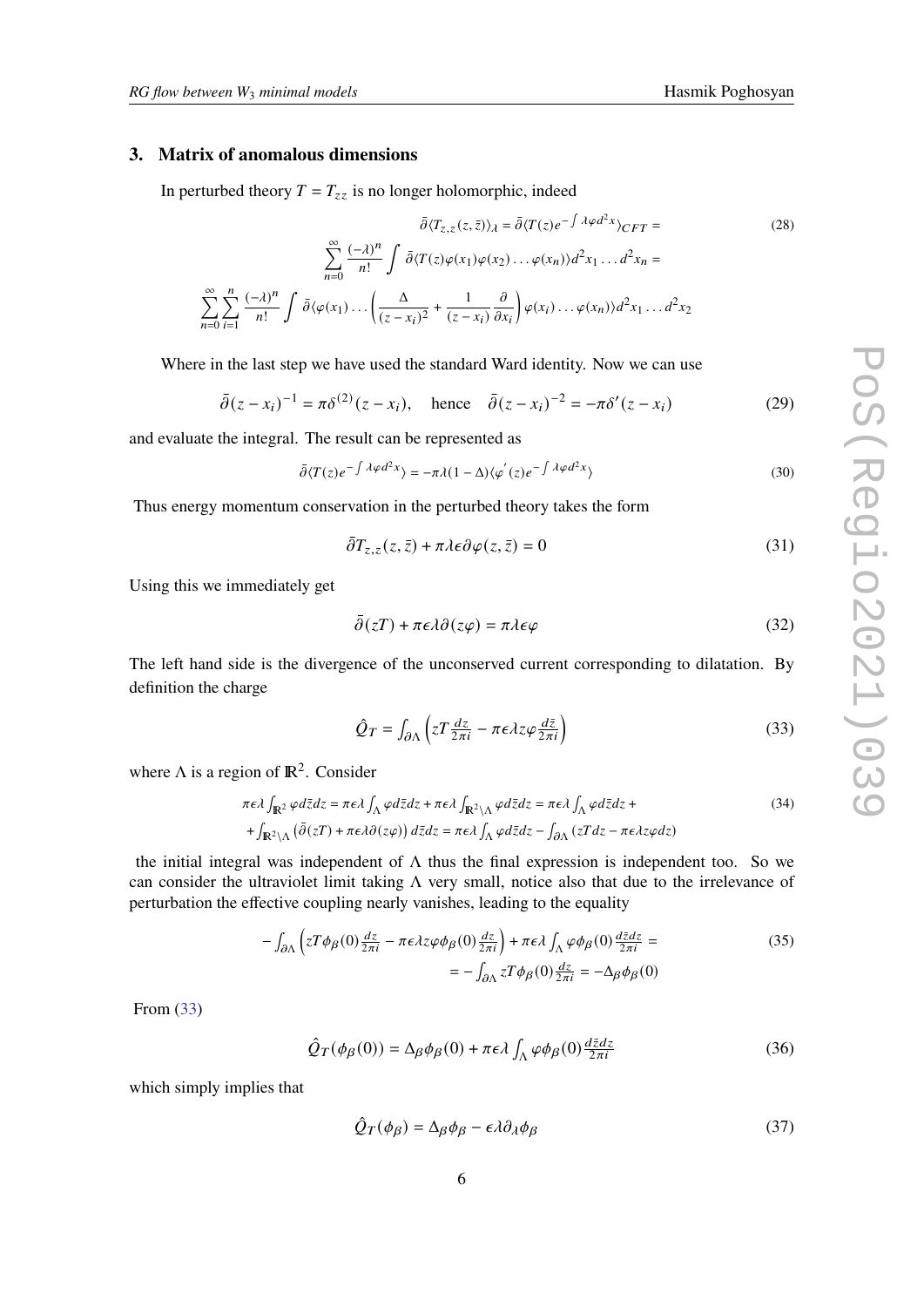Let us change the basis of fields to such where the new fields satisfy  $\langle \phi_\alpha^{\lambda}(1)\phi_\beta^{\lambda}(0)\rangle_{\lambda} = \delta_{\alpha\beta}$ . It is not difficult to see that

<span id="page-6-0"></span>
$$
\phi_{\beta}^{\lambda} = B_{\beta\gamma}\phi_{\gamma}, \quad \text{where} \quad B_{\beta\gamma} = \delta_{\beta\gamma} + \frac{\pi\lambda C_{\varphi,\gamma}^{\beta}}{\epsilon + \Delta_{\gamma\beta}} + O(\lambda^2)
$$
 (38)

more details can be found in appendix [A.](#page-8-0) From here by straightforward computation we get

$$
\hat{Q}_T(\phi_\beta^\lambda) = \left(B_{\beta n} \Delta_n B_{nm}^{-1} - \epsilon \lambda B_{\beta n} \partial_\lambda B_{nm}^{-1}\right) \phi_m^\lambda - \epsilon \lambda \partial_\lambda \phi_\beta^\lambda \tag{39}
$$

The matrix of anomalous dimensions is defined as

$$
\hat{\Gamma} = B\Delta B^{-1} - \epsilon \lambda B (\partial_{\lambda} B^{-1})
$$
\n(40)

inserting here B from [\(38\)](#page-6-0) we get  $\Gamma_{\alpha\beta} = \Delta_{\alpha}\delta_{\alpha\beta} + \pi\lambda C_{\alpha,\beta}^{\alpha} + O(\lambda^2)$ . At this order  $\lambda$  can be replaced by renormalized coupling constant g since  $g(\lambda) = \lambda + O(\lambda^2)$  (notice that the normalization scale was chosen to be 1). So, finally we get Zamolodchikov's formula

<span id="page-6-1"></span>
$$
\Gamma_{\alpha\beta} = \Delta_{\alpha}\delta_{\alpha\beta} + \pi g C_{\varphi,\beta}^{\alpha} + O(g^2)
$$
\n(41)

Let us derive the matrix of anomalous dimension  $\Gamma$  for the first two sets. The firs set contains only the field  $\phi = \phi \left[ \begin{array}{cc} n & n \\ n' & n' \end{array} \right]$ . Its Virasoro dimension [\(17\)](#page-3-1) for small  $\epsilon$  is given by

$$
\Delta \left[ \begin{array}{cc} n & n \\ n' & n' \end{array} \right] = \frac{1}{27} \epsilon^2 \left( n^2 + n n' + n'^2 - 3 \right) + \frac{1}{81} \epsilon^3 \left( n^2 + n n' + n'^2 - 3 \right) + O \left( \epsilon^4 \right) \tag{42}
$$

We will use [\(41\)](#page-6-1) to find Γ. In [\[18\]](#page-9-14) we got

$$
C^{\phi}_{\varphi;\phi} = \frac{\epsilon^2 (n^2 + nn' + n'^2 - 3)}{27\sqrt{2}} + O\left(\epsilon^3\right)
$$
 (43)

At fixed point for small  $\epsilon$  we have  $g = g^* = \frac{(2\sqrt{2}\epsilon)}{3\pi}$  $\frac{\sqrt{2\epsilon}}{3\pi} + O(\epsilon^2)$  so

$$
\Gamma_{\phi\phi} = \frac{1}{27}\epsilon^2 \left( n^2 + n n' + n'^2 - 3 \right) + \frac{1}{27}\epsilon^3 \left( n^2 + n n' + n'^2 - 3 \right) + O\left(\epsilon^4\right)
$$
(44)

From  $(17)$  it is straightforward to see that this just coincides with the conformal dimension  $\Delta \begin{bmatrix} n & n \\ n' & n' \end{bmatrix} \big|_{p=1}$ . Thus we conclude that  $\phi$  in the  $A_2^{(p)}$  $\binom{p}{2}$  theory flows to  $\phi$  in  $A_2^{(p-1)}$  $\frac{(p-1)}{2}$ .

The second set contains tree fields:

<span id="page-6-2"></span>
$$
\phi_1 = \phi \begin{bmatrix} n & n+1 \\ n' & n' \end{bmatrix} ; \quad \phi_2 = \phi \begin{bmatrix} n & n \\ n' & n'-1 \end{bmatrix} ; \quad \phi_3 = \phi \begin{bmatrix} n & n-1 \\ n' & n'+1 \end{bmatrix}
$$
 (45)

Their conformal dimensions [\(17\)](#page-3-1) are

$$
\Delta\left[\begin{array}{cc}n & n+1\\n' & n'\end{array}\right] = \frac{1}{3} + \frac{\epsilon}{9}(-2n - n' - 1) + O\left(\epsilon^2\right)
$$
\n(46)

$$
\Delta\left[\begin{array}{cc}n & n \\ n' & n'-1\end{array}\right] = \frac{1}{3} + \frac{\epsilon}{9}(n+2n'-1) + O\left(\epsilon^2\right)
$$
\n(47)

$$
\Delta\left[\begin{array}{cc}n & n-1\\n' & n'+1\end{array}\right] = \frac{1}{3} + \frac{\epsilon}{9}(n - n' - 1) + O\left(\epsilon^2\right)
$$
\n(48)

To derive the anomalous dimensions with [\(41\)](#page-6-1) we will need the appropriate structure constants. The structure constants for small  $\epsilon$  are [our work]:

$$
C_{\varphi,1}^1 = \frac{2n(n+n'+3) + 3(n'+1)}{6\sqrt{2}n(n+n')}, \quad C_{\varphi,2}^2 = \frac{n(2n'-3) + 2n'^2 - 6n' + 3}{6\sqrt{2}n'(n+n')}
$$
(49)

$$
C_{\varphi,3}^3 = \frac{2nn' + 3n - 3n' - 3}{6\sqrt{2}nn'}, \quad C_{\varphi,1}^2 = \frac{1}{n+n'}\sqrt{\frac{(n+1)(n'-1)(n+n')^2 - 1}{8nn'}}\tag{50}
$$

$$
C_{\varphi,1}^3 = \frac{1}{n} \sqrt{\frac{(n^2 - 1) \cdot (n' + 1)(n + n' + 1)}{8n'(n + n')}} \quad C_{\varphi,2}^3 = \frac{1}{n'} \sqrt{\frac{(n - 1) (n'^2 - 1) (n + n' - 1)}{8n(n + n')}}
$$
(51)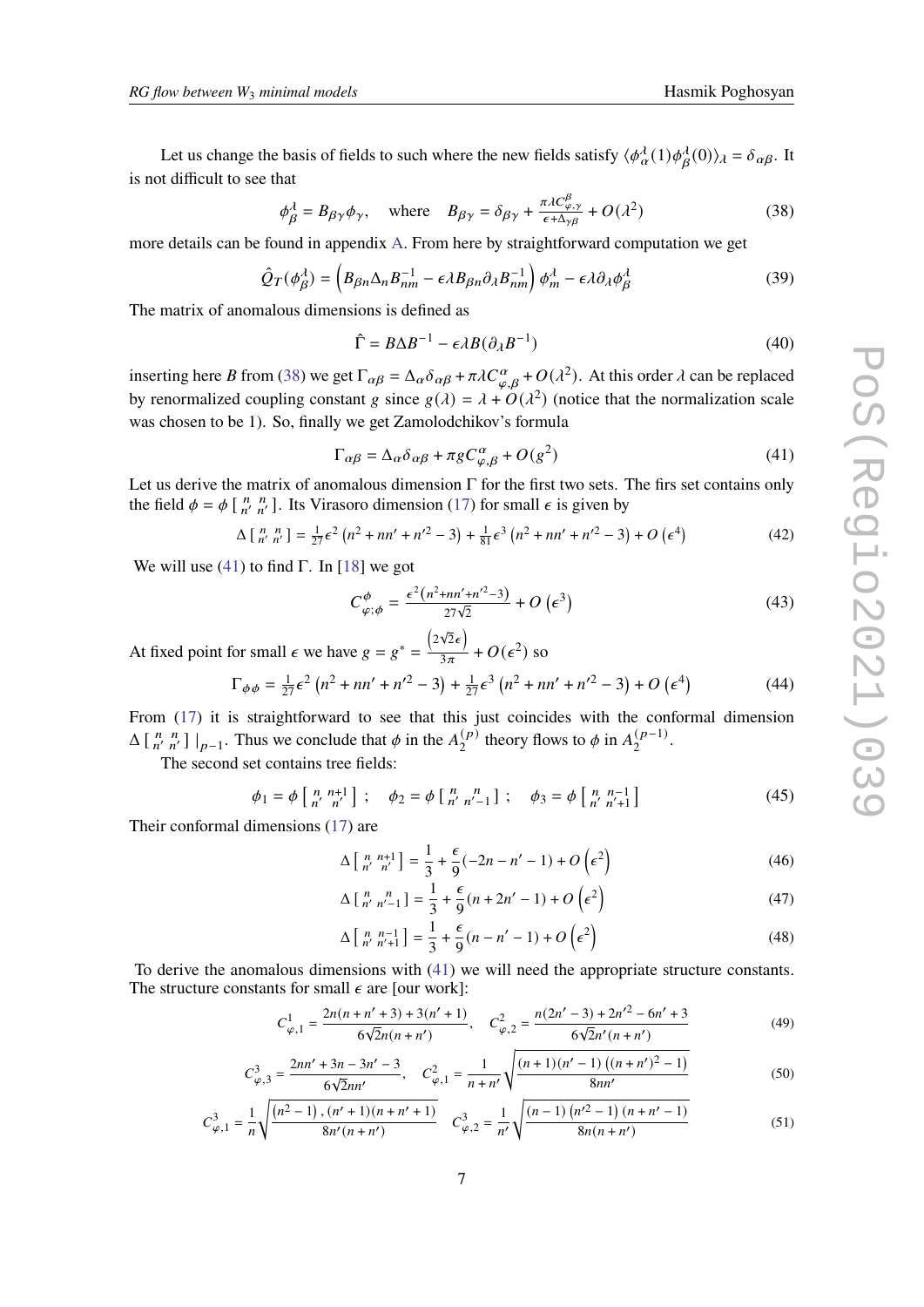Thus we have all ingredients to derive the  $\Gamma$  from [\(41\)](#page-6-1). The result is

<span id="page-7-1"></span>
$$
\Gamma_{11} = \frac{1}{3} - \frac{\epsilon}{9} \left( 1 + 2n + n' - \frac{2n(n + n' + 3) + 3(n' + 1)}{n(n + n')} \right),\tag{52}
$$

$$
\Gamma_{22} = \frac{1}{3} - \frac{\epsilon}{9} \left( 1 - n - 2n' - \frac{n(2n' - 3) + 2(n' - 3)n' + 3}{n'(n + n')} \right),\tag{53}
$$

$$
\Gamma_{33} = \frac{1}{3} + \frac{\epsilon}{9} \left( 1 + n - n' - \frac{3(n'+1)}{nn'} + \frac{3}{n'} \right),\tag{54}
$$

$$
\Gamma_{12} = \Gamma_{21} = \frac{\epsilon}{3(n+n')} \sqrt{\frac{(n+1)(n'-1)\left((n+n')^2 - 1\right)}{nn'}},\tag{55}
$$

$$
\Gamma_{13} = \Gamma_{31} = \frac{\epsilon}{3n} \sqrt{\frac{(n^2 - 1)(n' + 1)(n + n' + 1)}{n'(n + n')}},
$$
\n(56)

$$
\Gamma_{23} = \Gamma_{32} = \frac{\epsilon}{3n'} \sqrt{\frac{(n-1)\left(n'^2 - 1\right)\left(n + n' - 1\right)}{n(n + n')}}
$$
\n(57)

The eigenvalues of this matrix are:

$$
\Gamma_{diag} = \left\{ \frac{1}{9} (3 + \epsilon (n - n' + 1)), \frac{1}{9} (3 - \epsilon (2n + n' - 1)), \frac{1}{9} (3 + \epsilon (n + 2n' + 1)) \right\}
$$
(58)

Using [\(17\)](#page-3-1) we see that the fields  $\phi_1$ ,  $\phi_2$  and  $\phi_3$  in  $A_2^{(p)}$  $\binom{p}{2}$  flow to the fields  $\phi\left[\begin{array}{cc} n+1 & n \\ n'-1 & n' \end{array}\right] \phi\left[\begin{array}{cc} n-1 & n \\ n' & n' \end{array}\right] \phi\left[\begin{array}{cc} n & n \\ n'+1 & n' \end{array}\right]$  in  $A_2^{(p-1)}$  $\frac{(p-1)}{2}$ .

# **4.** Matrix of anomalous *w*-weights

In perturbed theory  $W$  is no longer holomorphic. Indeed consider

$$
\bar{\partial}\langle W(z)e^{-\int \lambda \varphi d^2x} \rangle = \sum_{n=0}^{\infty} \sum_{i=1}^{n} \frac{(-\lambda)^n}{n!}
$$
\n
$$
\int \bar{\partial}\langle\varphi(x_1)\dots\left(\frac{1}{(z-x_i)^2} + \frac{2}{(\Delta+1)(z-x_i)}\frac{\partial}{\partial x_i}\right)W_{-1}\varphi(x_i)\dots\varphi(x_n)\rangle d^2x_1\dots d^2x_2
$$
\n(59)

where the Ward identities together with  $w_{\varphi} = 0$  and  $W_{-2}\varphi(z_i) = \frac{2}{\Delta+1}\partial_{z_i}W_{-1}\varphi(z_i)$  were used. From [\(29\)](#page-5-1) with simple manipulations we get

$$
\bar{\partial}\langle W(z)e^{-\int \lambda \varphi d^2x}\rangle = -\lambda \pi \frac{1-\Delta}{1+\Delta} \langle (\partial W_{-1}\varphi(z))e^{-\int \lambda \varphi d^2x}\rangle \tag{60}
$$

so we obtain the conservation low

$$
\bar{\partial}W_{zzz}(z,\bar{z}) + \pi \lambda \frac{1-\Delta}{\Delta+1} \partial W_{-1} \varphi(z,\bar{z}) = 0 \tag{61}
$$

Using this it is straightforward to see that

<span id="page-7-0"></span>
$$
\bar{\partial}(z^2 W) + \pi \lambda \frac{1-\Delta}{1+\Delta} \partial(z^2 W_{-1} \varphi) = 2\pi \lambda \frac{1-\Delta}{1+\Delta} z W_{-1} \varphi \tag{62}
$$

The left hand side is the definition of the conserved current (in perturbation theory no longer conserved) connected to  $W$ zero mode. So the corresponding (unconserved) charge is

$$
\hat{Q}_W = \int_{\partial \Lambda} \left( z^2 W(z) \frac{dz}{2\pi i} - \pi \lambda \frac{1 - \Delta}{1 + \Delta} z^2 W_{-1} \varphi(z) \frac{d\bar{z}}{2\pi i} \right) \tag{63}
$$

Similar to [\(34\)](#page-5-2) by using [\(62\)](#page-7-0) we can show that the following combination of integrals do not depend on the choice of  $\Lambda$ 

$$
-\int_{\partial\Lambda} \left( z^2 W(z) \phi_{\beta}(0) \frac{dz}{2\pi i} - \pi \lambda \frac{1-\Delta}{1+\Delta} z^2 W_{-1} \varphi(z) \phi_{\beta}(0) \frac{d\bar{z}}{2\pi i} \right) +
$$
  
+2\pi \lambda \frac{1-\Delta}{1+\Delta} \int\_{\Lambda} z W\_{-1} \varphi(z) \phi\_{\beta}(0) \frac{d\bar{z} dz}{2\pi i} = -w\_{\beta} \phi\_{\beta}(0) \tag{64}

where we have used the fact that for small Λ only the first term in the first integral contributes. But again the initial right hand side of this equation is independent of  $\Lambda$  so this equality holds for arbitrary  $\Lambda$ . Finally we obtain

$$
\hat{Q}_W(\phi_\beta) = w_\beta \phi_\beta(0) + 2\pi \lambda \frac{\epsilon}{2 - \epsilon} \int_{\Lambda} z W_{-1} \varphi(z) \phi_\beta(0) \frac{d\bar{z} dz}{2\pi i}
$$
\n(65)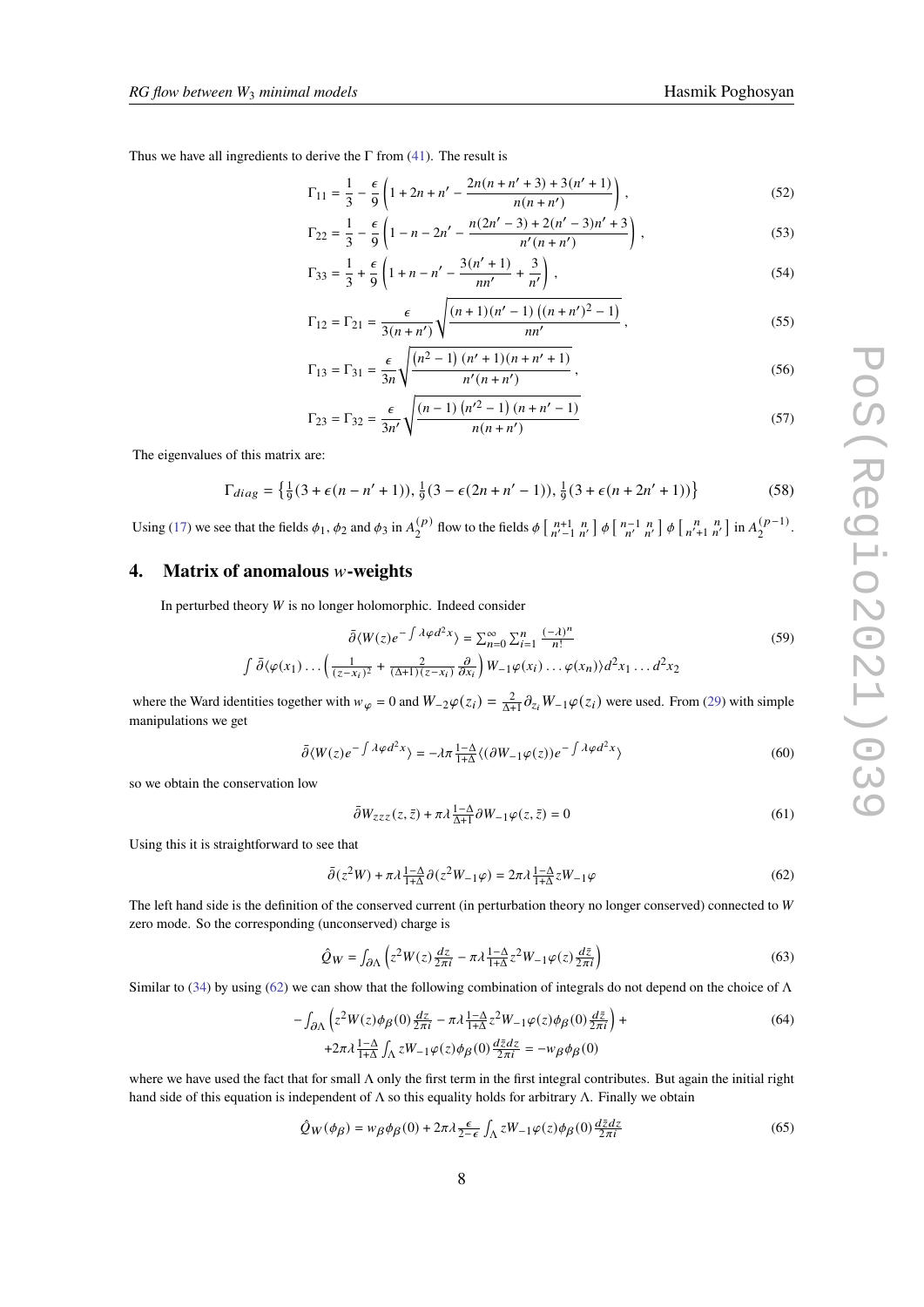From general arguments for the anomalous w-weight matrix up to  $O(g^2)$  we may write

$$
\mathfrak{W}_{\alpha\beta} = w_{\beta}\delta_{\alpha\beta} + \pi g b_{\alpha\beta} C^{\alpha}_{\varphi;\beta} + O(g^2)
$$
\n(66)

with some unknown coefficients  $b_{\alpha\beta}$ . For the case of second set of fields already discussed we can say more. Interestingly the first order in  $\epsilon$  terms of  $\Delta_{\alpha}$  and  $w_{\alpha}$  are proportional to each other

$$
\lim_{\epsilon \to 0} \frac{w_i - \frac{\sqrt{\frac{2}{3}}}{9}}{\Delta_i - \frac{1}{3}} = \frac{1}{\sqrt{6}}, \quad \text{for} \quad i = 1, 2, 3 \tag{67}
$$

For self consistency at IR fixed  $g = g_* \Gamma$  and  $\mathfrak W$  should commute to be simultaneously diagonalizable. It is easily seen that this is possible only if  $b_{\alpha\beta} = \frac{1}{\sqrt{6}}$  for  $\alpha, \beta = 1, 2, 3$ .

Thus the second set of fields  $(45)$  the matrix elements of  $\mathfrak W$  we get (cf. [\(52\)](#page-7-1))

$$
\mathfrak{W}_{11} = \frac{\sqrt{2/3}}{9} + \frac{\epsilon}{9\sqrt{6}} \left( \frac{6}{n+n'} + \frac{3(n'+1)}{n(n+n')} - 2n - n' + 1 \right),\tag{68}
$$

$$
\mathfrak{W}_{22} = \frac{\sqrt{2/3}}{9} + \frac{\epsilon \left( n^2 n' + n \left( 3n'^2 + n' - 3 \right) + n' \left( 2n'^2 + n' - 6 \right) + 3 \right)}{9\sqrt{6}n'(n + n')} \,,\tag{69}
$$

$$
\mathfrak{W}_{33} = \frac{\sqrt{2/3}}{9} + \frac{\epsilon}{9\sqrt{6}nn'} (n(n'(n - n' + 1) + 3) - 3(n' + 1)),\tag{70}
$$

$$
\mathfrak{W}_{12} = \mathfrak{W}_{21} = \frac{\epsilon}{3\sqrt{6}(n+n')} \sqrt{\frac{(n+1)(n'-1)\left((n+n')^2 - 1\right)}{nn'}},\tag{71}
$$

$$
\mathfrak{W}_{13} = \mathfrak{W}_{31} = \frac{\epsilon}{3\sqrt{6}n} \sqrt{\frac{(n^2 - 1)(n^2 + 1)(n + n^2 + 1)}{n^2(n + n^2)}},\tag{72}
$$

$$
\mathfrak{W}_{23} = \mathfrak{W}_{32} = \frac{\epsilon}{3\sqrt{6}n'} \sqrt{\frac{(n-1)\left(n'^2 - 1\right)\left(n + n' - 1\right)}{n(n + n')}}\tag{73}
$$

The eigenvalues of it are

$$
\mathfrak{W}_{diag} = \left\{ \frac{2+\epsilon(n-n'+1)}{9\sqrt{6}}, \frac{2-\epsilon(2n+n'-1)}{9\sqrt{6}}, \frac{2+\epsilon(n+2n'+1)}{9\sqrt{6}} \right\}
$$
(74)

These coincides with the *w* dimension of the fields  $\phi \begin{bmatrix} n+1 & n \\ n'-1 & n' \end{bmatrix} \phi \begin{bmatrix} n-1 & n \\ n' & n' \end{bmatrix} \phi \begin{bmatrix} n & n \\ n'+1 & n' \end{bmatrix}$  in  $A_2^{(p-1)}$  $2^{(p-1)}$  as expected.

# <span id="page-8-0"></span>**A.** How to pass to  $\phi^{\lambda}$  basis

Consider a basis of primary fields satisfying the condition  $\langle \phi_\alpha^{\lambda}(1)\phi_\beta^{\lambda}(0)\rangle_{\lambda} = \delta_{\alpha\beta}$ . Let us try to find the matrix which connects our initial fields to this new bases  $\phi^{\lambda}$ . So  $\phi^{\lambda}_{\beta} = B_{\beta n} \phi_n$  where  $B_{\beta n} = \delta_{\beta n} + \lambda B^{(1)}_{\beta n}$ . To derive  $B^{(1)}$  let us first consider

<span id="page-8-1"></span>
$$
\langle \phi_{\alpha}(1)\phi_{\beta}(0)\rangle_{\lambda} = \langle \phi_{\alpha}(1)\phi_{\beta}(0)\rangle - \lambda \int \langle \phi_{\alpha}(1)\varphi(x)\phi_{\beta}(0)\rangle d^{2}x =
$$
\n
$$
= \delta_{\alpha\beta} - \lambda \pi C_{\varphi,\beta}^{\alpha} \frac{\gamma(\Delta_{\alpha\beta} + \epsilon)\gamma(\Delta_{\beta\alpha} + \epsilon)}{\gamma(2\epsilon)} = \delta_{\alpha\beta} - \lambda \pi C_{\varphi,\beta}^{\alpha} \frac{2\epsilon}{\epsilon^{2} - \Delta_{\alpha\beta}^{2}}
$$
\n(75)

where in the last line we have used the fact that  $\Delta_{\alpha\beta}$  is small (of order  $\epsilon$ ). Now let us consider

$$
\langle \phi_{\alpha}(1)\phi_{\beta}(0)\rangle_{\lambda} = \langle \phi_{\alpha}^{\lambda}\phi_{\beta}^{\lambda}\rangle - \lambda B_{\alpha n}^{(1)} \langle \phi_{n}^{\lambda}\phi_{\beta}^{\lambda}\rangle - \lambda B_{\beta n}^{(1)} \langle \phi_{\alpha}^{\lambda}\phi_{n}^{\lambda}\rangle = \delta_{\alpha\beta} - \lambda B_{\alpha\beta}^{(1)} - \lambda B_{\beta\alpha}^{(1)}
$$
(76)

By compering this [\(75\)](#page-8-1) we obtain

$$
B_{\alpha\beta}^{(1)} + B_{\beta\alpha}^{(1)} = \pi C_{\varphi,\beta}^{\alpha} \frac{2\epsilon}{(\epsilon + \Delta_{\alpha\beta})(\epsilon + \Delta_{\beta\alpha})} = \pi C_{\varphi,\beta}^{\alpha} \left( \frac{1}{(\epsilon + \Delta_{\beta\alpha})} + \frac{1}{(\epsilon + \Delta_{\alpha\beta})} \right)
$$
(77)

Since  $C_{\varphi,\beta}^{\alpha}$  is symmetric the natural solution  $B^{(1)}$  is  $B_{\alpha\beta}^{(1)} = \frac{\pi C_{\varphi,\beta}^{\alpha}}{(\epsilon + \Delta_{\beta\alpha})}$ . So we recovered the result of [\(38\)](#page-6-0).